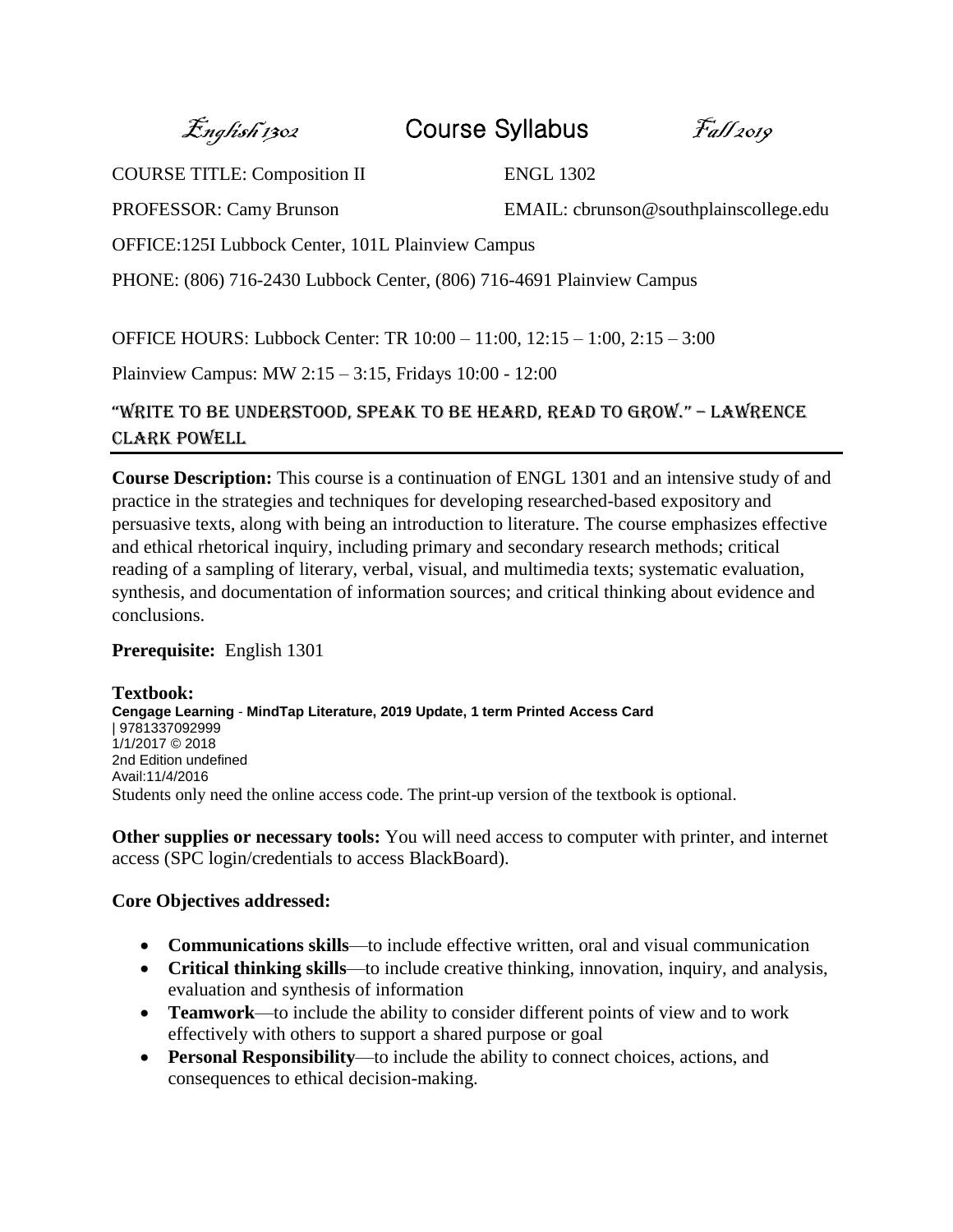**Course Purpose:** English 1302 continues the purpose of English 1301: to help students to think well by helping them to write well. English 1302 has a two-fold purpose: it encourages critical writing by introducing the students to research and writing from sources, and it introduces the students to the study of literature, including short stories, drama, and poetry.

**Student Learning Outcomes (A):** Upon completion of the course, students will:

- 1. Demonstrate knowledge of individual and collaborative research processes.
- 2. Develop ideas and synthesize primary and secondary sources within focused academic arguments, including one or more research-based essays.
- 3. Analyze, interpret, and evaluate a variety of texts for the ethical and logical uses of evidence.
- 4. Apply critical thinking to the study of literature and write essays which demonstrate that critical thinking.
- 5. Use edited American English to write in a style that clearly communicates meaning, builds credibility, and inspires belief or action.
- 6. Apply the conventions of style manuals for specific academic disciplines (e.g., APA, CMS, MLA, etc.)
- 7. Read and view videos of works of literature; analyze the use of literary devices (plot, point of view, theme, characterization, setting, symbolism, tone, etc.); participate in class discussions of the readings; and be tested over their understanding of the readings and lectures through quizzes, examinations, and/or written assignments.

**Attendance Policy:** According to the *SPC General Catalog (2015-16):* "Students are expected to attend all classes in order to be successful in the course. The student will be withdrawn from the course when 1.) absences become excessive as defined by the course syllabus and 2.) in the instructor's opinion, minimum course objectives cannot be met due to absences." \* *Instructor's note:* Every effort must be made to achieve punctual and regular class attendance. You must be present in your own life! Your instructor will take attendance, and will note repetitive absences and/or tardies. In the case that an absence might be reasonably excusable, notify your instructor of the circumstances and make arrangements to take care of all work covered in class during the absence. This class will be taught workshop style, so attendance is critical. In order to participate in each day's activities, students must be present. Students who are 5 or more minutes late to class will be counted absent after the second time. **Students who miss half the period will be counted absent. Students with six or more accumulated absences or two consecutive weeks of absences do not meet the minimum standards of the class and will be dropped.** 

**Disability Statement:** Students with disabilities, including but not limited to physical, psychiatric, or learning disabilities, who wish to request accommodations in this class should notify the Disability Services Office early in the semester so that the appropriate arrangements may be made. In accordance with federal law, a student requesting accommodations must provide acceptable documentation of his/her disability to the Disability Services Office. For more information, call or visit the Disability Services Office at Levelland (Student Health & Wellness Office) 806-716-2577, Reese Center (Building 8) 806-716-4675, or Plainview Center (Main Office) 806-716-4302 or 806-296-9611.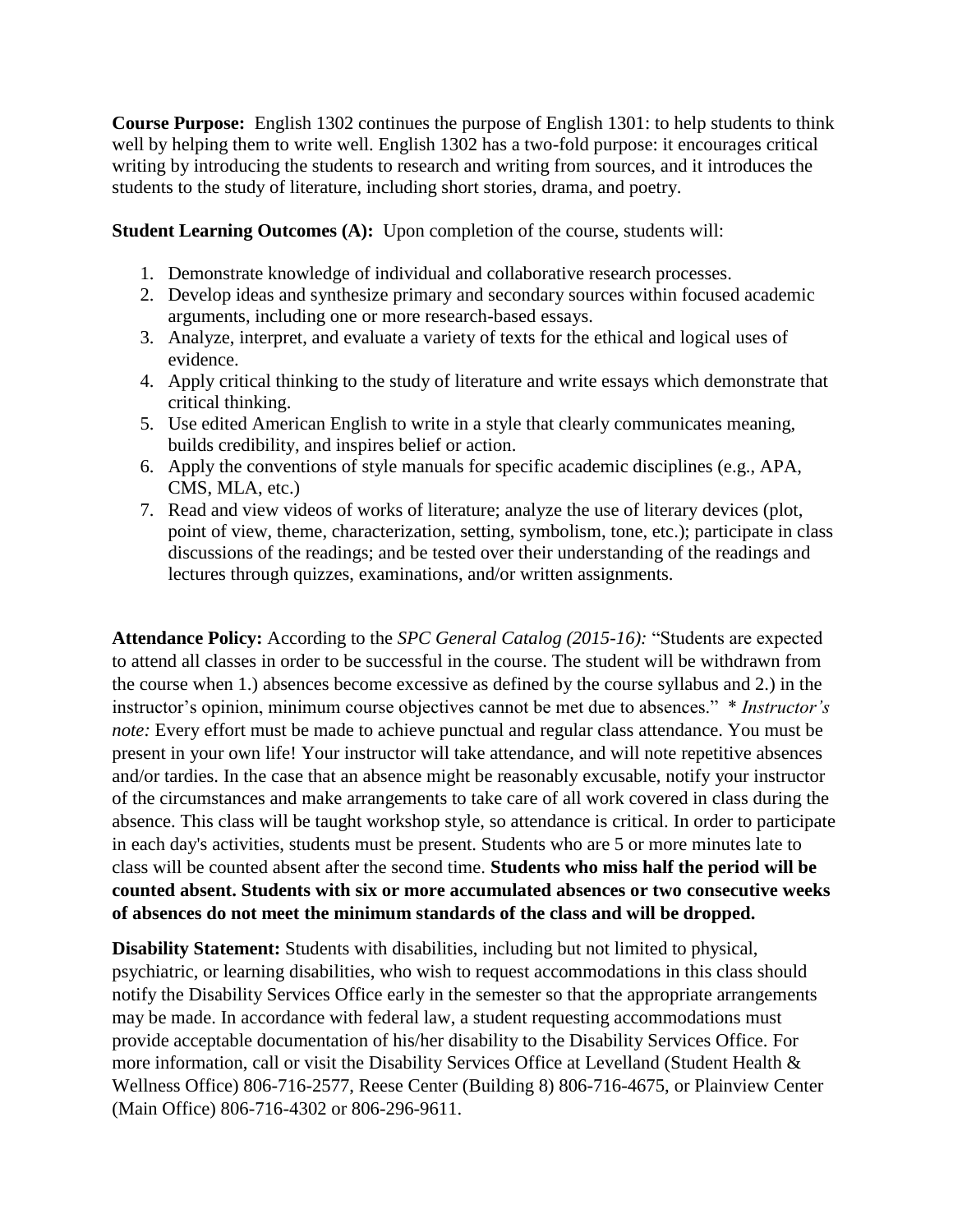**Discrimination Policy:** The instructor will do his or her best not to discriminate on the basis of age, color, disability, ethnic background, gender, national origin, race, religion, sexual orientation, or veteran status.

**Diversity Policy:** In this class, the instructor will endeavor to establish and support an environment that values and nurtures individual and group differences and encourages engagement and interaction. Understanding and respecting multiple experiences and perspectives will serve to challenge and stimulate all participants to learn about others, about the larger world, and about themselves.

**Academic Honesty:** Please see the *SPC General Catalogue* for policies and ramifications regarding plagiarism and cheating. Your instructor will be watching for signs of any such practice, and measures will be taken to ensure that the consequences for this type of behavior are serious. Respect yourself and others by putting forth original ideas and work in this class.

**Campus Concealed Carry** - Texas Senate Bill - 11 (Government Code 411.2031, et al.) authorizes the carrying of a concealed handgun in South Plains College buildings only by persons who have been issued and are in possession of a Texas License to Carry a Handgun. Qualified law enforcement officers or those who are otherwise authorized to carry a concealed handgun in the State of Texas are also permitted to do so. Pursuant to Penal Code (PC) 46.035 and South Plains College policy, license holders may not carry a concealed handgun in restricted locations. For a list of locations, please refer to the SPC policy at: [\(http://www.southplainscollege.edu/human\\_resources/policy\\_procedure/hhc.php\)](http://www.southplainscollege.edu/human_resources/policy_procedure/hhc.php)

Pursuant to PC 46.035, the open carrying of handguns is prohibited on all South Plains College campuses. Report violations to the College Police Department at 806-716-2396 or 9-1-1.

**Classroom Behavior:** While electronic devices, drinks, gum, etc. are not strictly prohibited in class, I advise you to use these types of things minimally, quietly, and respectfully. *Cell phones should remain out of view unless there is an emergency you must attend to. You are also doing* yourself a disservice if your attention is not on the subject matter at hand. Keep in mind that we are trying to create a pleasant atmosphere for learning together! We may at times be loud and a bit unruly when discussing topics and assignments, but let us restrict our behavior to being cheerful, friendly, and appropriate in our language and manner. *Please refrain from talking, whispering, or passing notes when your instructor or fellow students have the floor.* Please also make every effort to arrive and depart in a timely manner as befitting the class schedule – avoiding disruptive entrances and exits when at all possible. *Note that if a student exhibits inappropriate behavior, such as sleeping, cell phone usage, or unreasonable interruptions, that student may be counted absent.*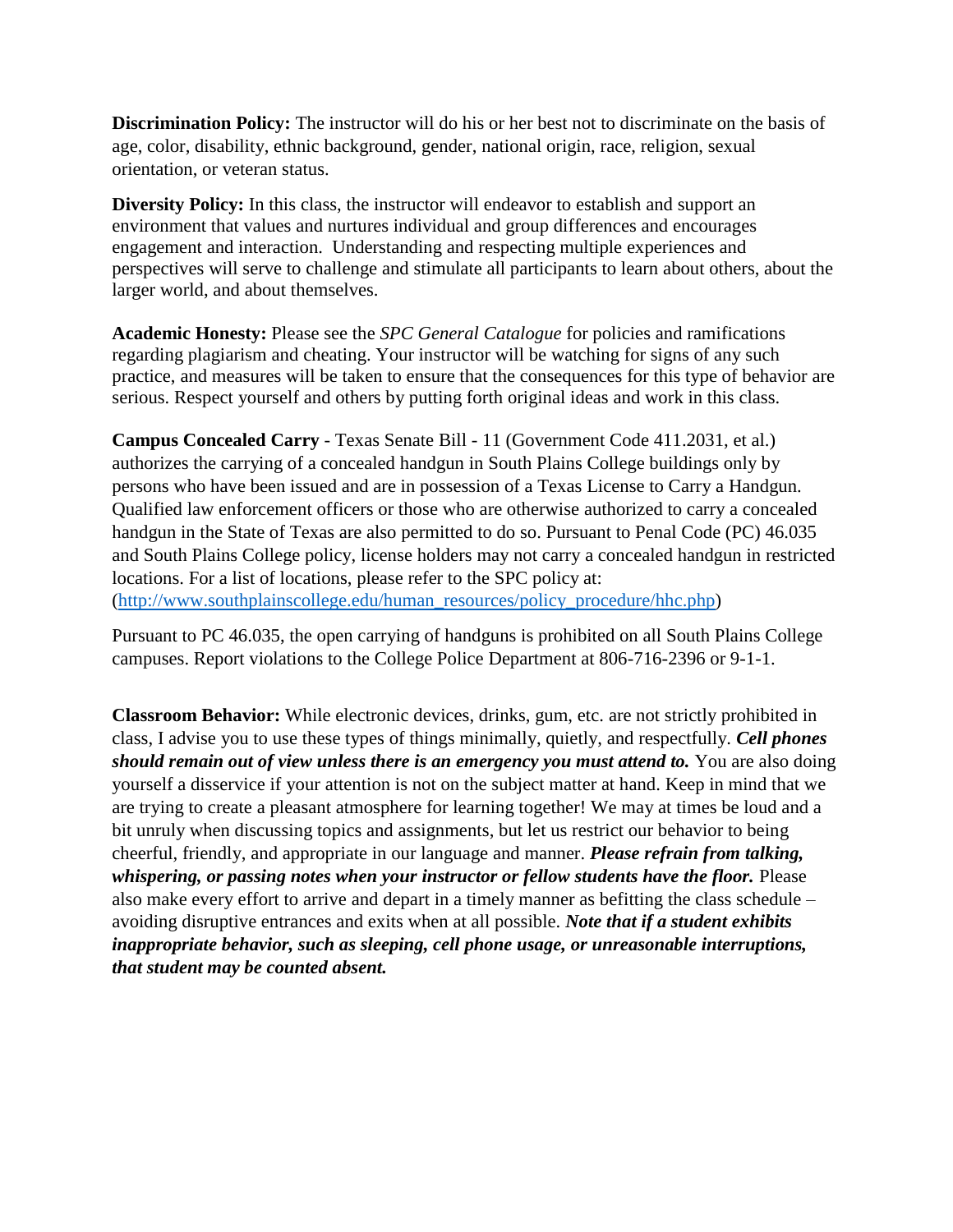### **Grading Breakdown:**

| <b>Short Story Quizzes</b>    |                          | $-6$ @ 10 each: 60 pts.                                                        |
|-------------------------------|--------------------------|--------------------------------------------------------------------------------|
|                               |                          | Tutor Drop/Revision Grade - $4 \otimes 20$ each: 80 pts. *see notes about this |
| <b>Short Story Response -</b> |                          | 160 pts.                                                                       |
| <b>Short Story Analysis -</b> |                          | $200$ pts.                                                                     |
| Poetry Argument               |                          | 200 pts.                                                                       |
| <b>Play Quizzes</b>           | $\overline{\phantom{a}}$ | 3 @ 10 each: 30 pts.                                                           |
| <b>Research Paper</b>         |                          | 270 pts.                                                                       |

Total  $=$  1000 pts.

- $A = 900 1000$  pts.
- $B = 800 899$  pts.
- $C = 700 799$  pts.
- $D = 600 699$  pts.
- $F = 599$  and below

### **South Plains College English Department Essay Grading Standards**

To evaluate essays, the SPC English department uses a set of uniform grading standards. These standards designate that essays in composition classes should demonstrate at least a basic level of competence in college-level writing and be an appropriate foundation for writing in academic and professional environments.

#### **Grading Criteria for Essays**

Essays are evaluated on four bases: unity, support, coherence, and sentence skills. The criteria considered in each base include characteristics essential to the success of an essay. Depending on the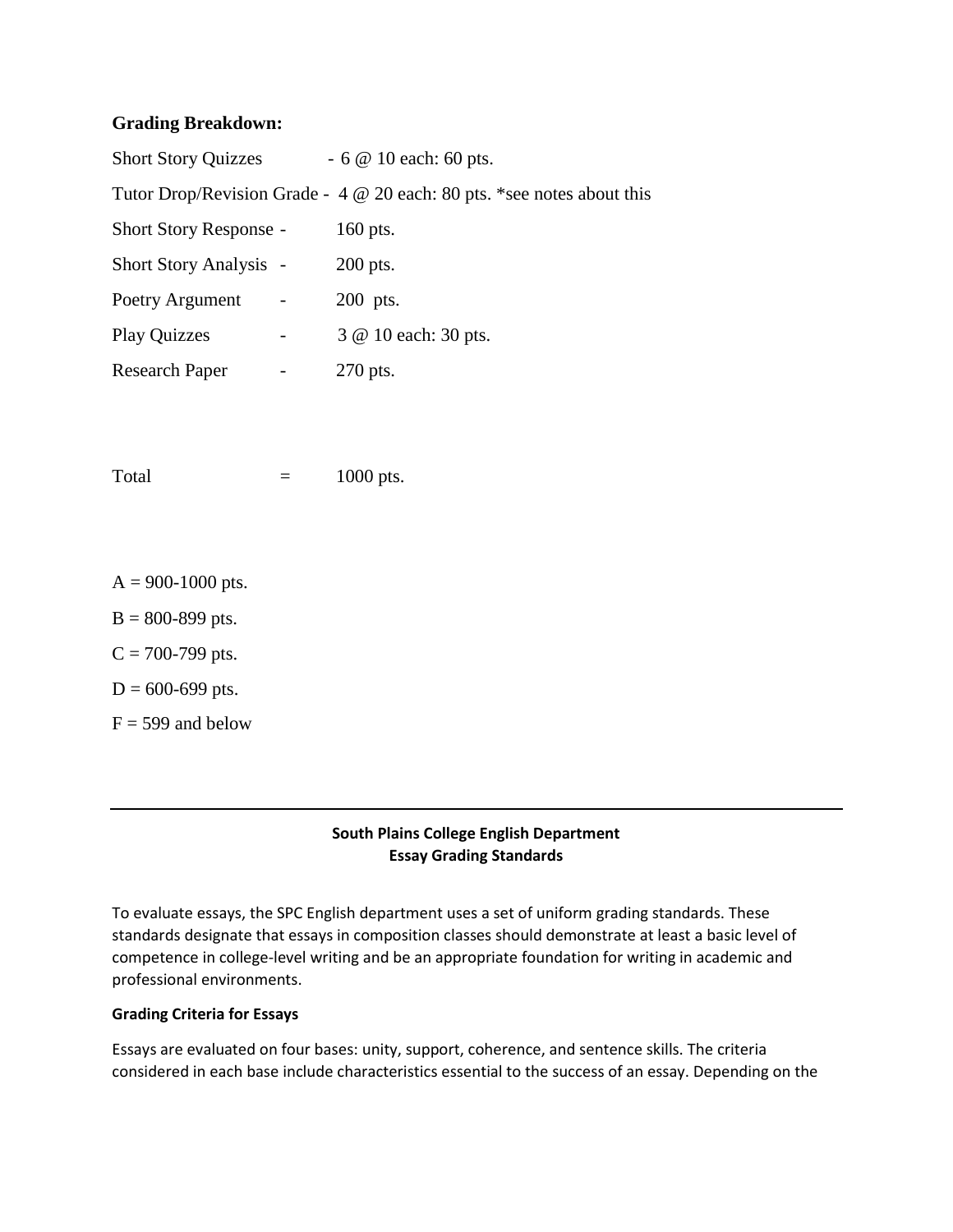assignment, certain bases and criteria may be weighted more than others, and the instructor's assignment may establish additional, more specific criteria.

#### **Base 1: UNITY**

- **Thesis.** The thesis statement concisely expresses the main idea of the essay, is appropriate for the assignment, and establishes a sustained and consistent focus for the paper. The thesis may preview the supporting ideas.
- **Body Paragraph Structure.** A body paragraph includes a main idea expressed in a topic sentence strongly tied to the stated thesis, unified supporting details, and clear connections among ideas.
- **Purpose and Audience.** The content and style are tailored for a specific purpose and audience.

#### **Base 2: SUPPORT:**

- **Details/Development.** A well-developed essay supports the thesis with ample evidence; uses a variety of specific examples, facts, or other details; and explains the evidence to show its connections to the thesis.
- **Logic.** The essay presents clear, sophisticated, insightful ideas that recognize the complexity of the topic without inaccuracies or errors in reasoning.
- **Use and Documentation of Sources.** If research is used, the essay accurately quotes and paraphrases credible sources, effectively balances source material with the writer's own ideas, and cites and documents correctly according to the required standards of the style (MLA, APA).

#### **Base 3: COHERENCE**

- **Organization and Transitions.** The essay demonstrates a logical progression of ideas, provides clear and smooth transitions among ideas, and uses structure appropriate to an academic essay.
- **Title, Introduction, and Conclusion.** An appropriate title is provided. An introduction captures the reader's attention, transitions to the topic by giving context or background information, and presents the thesis statement. A conclusion reemphasizes the essay's thesis and main ideas and provides a sense of closure.

#### **Base 4: SENTENCE SKILLS**

- **Use of Standard American English.** The essay is written in Standard American English without major errors (fragment, fused sentence, comma splice, subject-verb agreement, pronoun reference or agreement, verb form), and other errors in grammar, spelling, wrong word, punctuation, mechanics, or point of view.
- **Word Choice and Sentence Variety.** The student writes in a consistent, academic tone, using varied sentence structure and accurate and precise word choice.
- **Format.** The essay is formatted according to the standards set forth in the assignment, in the syllabus, or in the required style guide (MLA, APA).

### **Assessment of the Grading Criteria**

Essays may earn grades ranging from A to F based on the instructor's grading scale. Depending on the assignment, certain criteria may be weighted more than others, and the instructor's assignment may establish additional, more specific criteria. The quality of each of the criteria determines the letter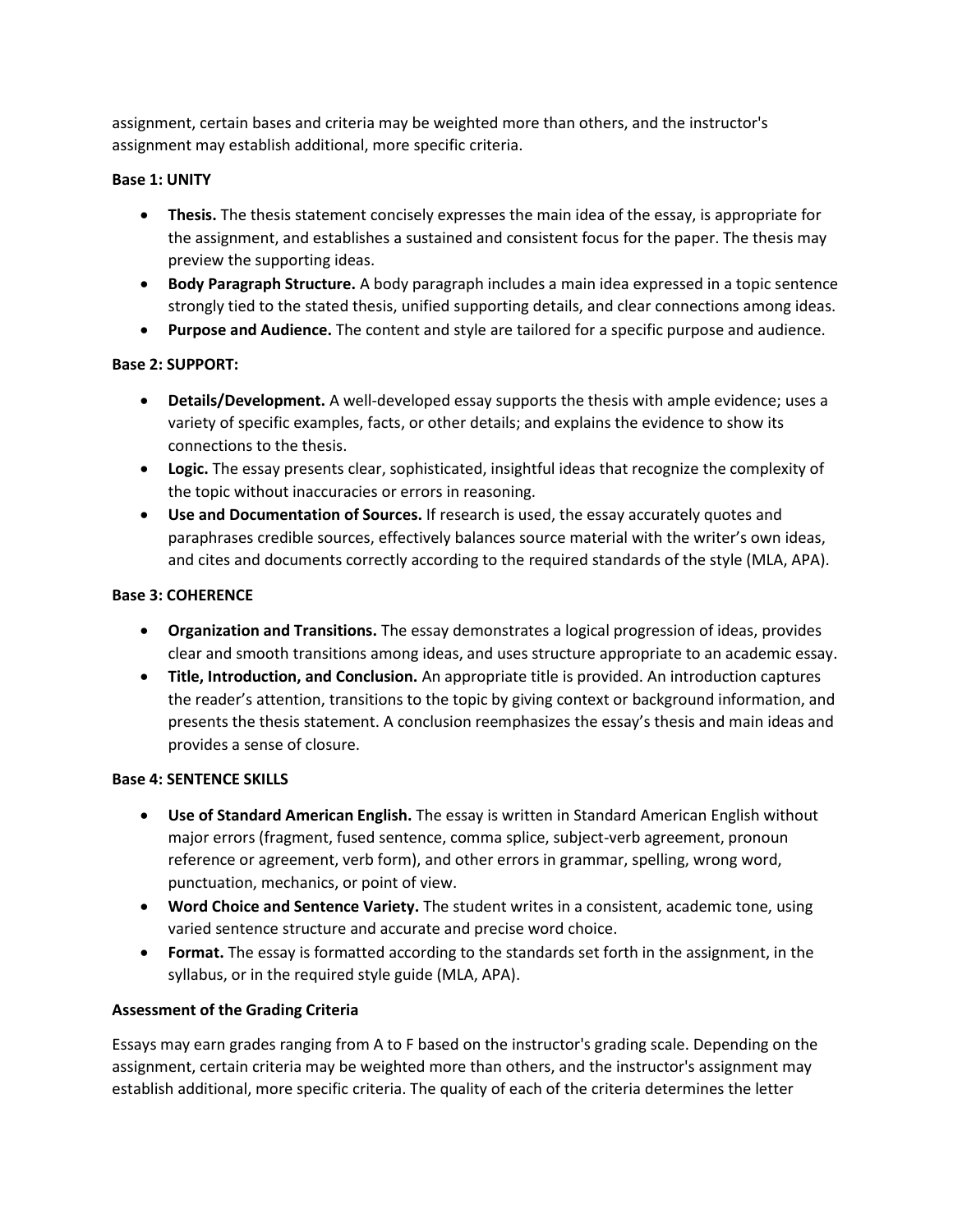grade. Not every essay will fit a single grade's description completely. Instructors may also include process assignments and drafts in their assessment of the final grade.

### **"A" Essay (Superior)**

To earn an "A," a paper meets all of the criteria below:

- 1. The paper fulfills all the basic requirements of the assignment (for example, topic, purpose, length, format).
- 2. **Unity:** The paper states a clear thesis, all topic sentences strongly support the thesis, and body paragraphs are unified around their topic sentences. The essay conveys a clear purpose and is tailored to a distinctive audience.
- 3. **Support**: Body paragraphs contain abundant, fresh details and examples that provide specific, concrete, logical evidence. If sources are required, the paper accurately integrates and correctly documents credible source material to add insight, sophistication, and complexity to the paper's ideas.
- 4. **Coherence:** The organization of the paper is excellent and logical (emphatic order, chronological order, etc.), transitions are sophisticated, and the paper exhibits mastery of basic components (introduction, conclusion, and body paragraph structure).
- 5. **Sentence Skills:** The paper contains no major errors (fragment, fused sentence, comma splice, subject-verb agreement, pronoun reference or agreement, verb form) and is virtually free of other grammar, spelling, wrong word, punctuation, mechanical, or point of view errors. Word choice and sentence variety (simple, compound, complex) are effective and powerful.

### **"B" Essay (Strong)**

To earn a "B," a paper meets all of the criteria below:

- 1. The paper fulfills all the basic requirements of the assignment (for example, topic, purpose, length, format).
- 2. **Unity:** The paper states a clear thesis, all topic sentences directly support the thesis, and body paragraphs display unity. The essay conveys good awareness of purpose and audience.
- 3. **Support**: Body paragraphs are well-developed with specific details, examples, and sound logic. If sources are required, the paper accurately uses and correctly documents credible source material to supplement its ideas.
- 4. **Coherence:** The organization of the paper is clear and helpful, transitions are helpful, and the paper exhibits strong basic components (introduction, conclusion, and body paragraph structure).
- 5. **Sentence Skills:** The paper contains no more than two major error types (fragment, fused sentence, comma splice, subject-verb agreement, pronoun reference or agreement, verb form) and very few other grammar, spelling, wrong word, punctuation, mechanical, or point of view errors. Word choice and sentence variety are strong.

### **"C" Paper (Acceptable)**

To earn a "C," a paper meets all of the criteria below:

1. The paper fulfills all the basic requirements of the assignment (for example, topic, purpose, length, format).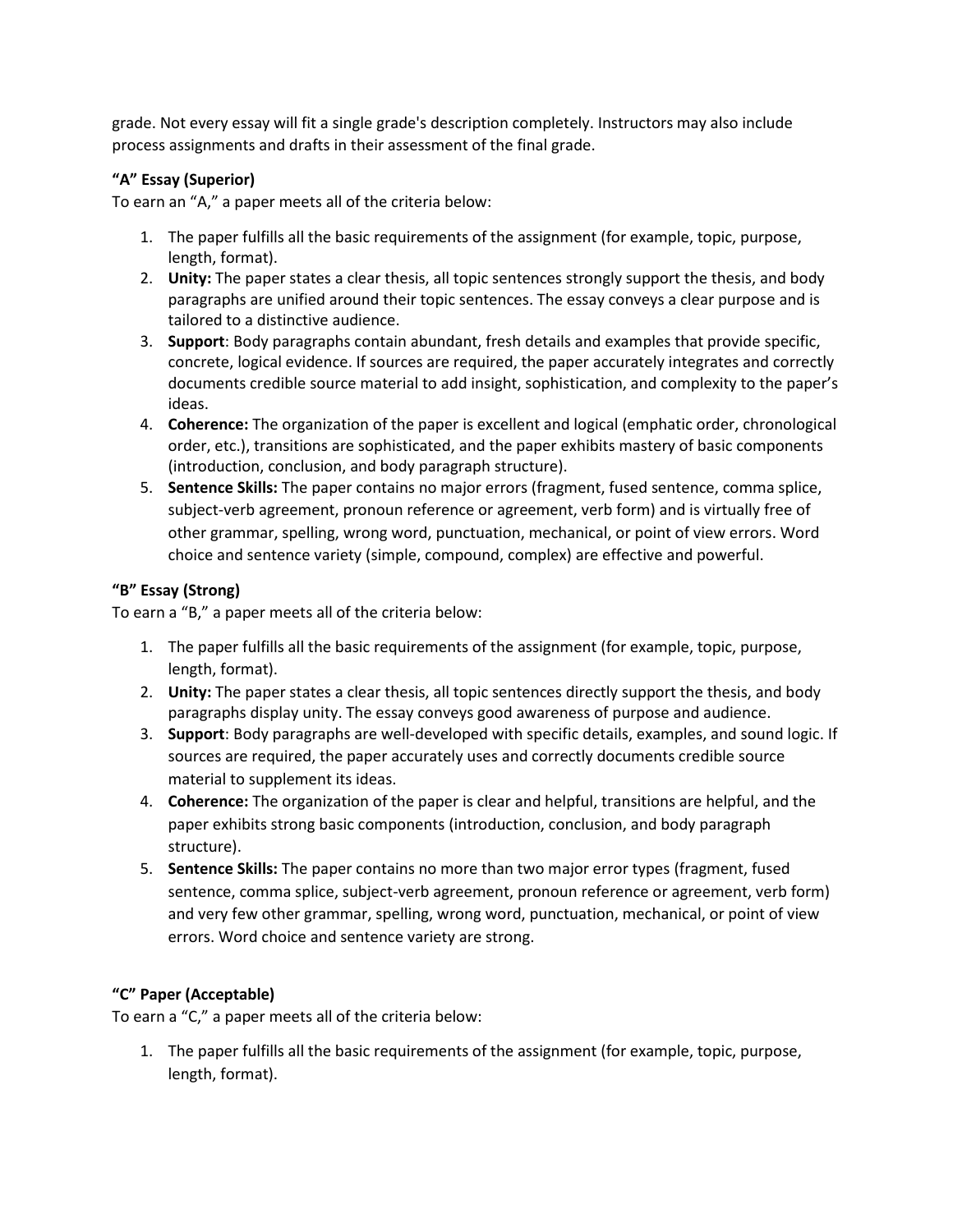- 2. **Unity:** A thesis is stated but may lack a strong claim or be obvious or predictable; topic sentences adequately support the thesis. One error in paragraph unity may occur. The essay's purpose and audience are adequately conveyed.
- 3. **Support**: Body paragraphs contain relevant details or logical reasons but need more specific examples/evidence. If sources are required, credible outside sources are usually integrated and cited correctly.
- 4. **Coherence:** Organization of ideas is satisfactory, transitions are logical, and the paper indicates competence in basic components (introduction, conclusion, and body paragraph structure).
- 5. **Sentence Skills:** The paper contains no more than four major error types (fragment, fused sentence, comma splice, subject-verb agreement, pronoun reference or agreement, verb form). Some other grammar, spelling, wrong word, punctuation, mechanical, or point of view errors are present but not distracting. Word choice and sentence variety are strong.

## **"D" Paper (Developing)**

To earn a "D," a paper will exhibit *one or more* of the weaknesses below:

- 1. The paper only partially fulfills one or more of the basic requirements of the assignment (for example, topic, purpose, length, format).
- 2. **Unity:** The thesis may announce the topic but no claim, contain more than one idea, or be too vague, too broad, or too narrow. Topic sentences are not tied to the thesis. Two errors in paragraph unity may occur. Essay conveys little awareness of audience or purpose.
- 3. **Support**: Details are sparse or vague and consist of generalizations, clichés, or repetition. If applicable, sources are insufficient and/or not always integrated or cited correctly.
- 4. **Coherence:** Organization is attempted but disjointed or confusing; transitions are sparse. The paper indicates awareness of but not competence in basic components (introduction, conclusion, and body paragraph structure).
- 5. **Sentence Skills:** The paper contains no more than six major error types (fragment, fused sentence, comma splice, subject-verb agreement, pronoun reference or agreement, verb form). Several other grammar, spelling, wrong word, punctuation, mechanical, or point of view errors distract from the content. Informal word choices occur with little or no variety in sentence type and length.

### **"F" Paper (Unacceptable)**

To earn an "F," a paper will exhibit *one or more* of the weaknesses below:

- 1. The paper fails to fulfill one or more of the basic requirements of the assignment (for example, topic, purpose, length, format).
- 2. **Unity:** The thesis is illogical, incomplete, or missing, so the essay lacks focus on one central idea. Topic sentences are missing, so body paragraphs lack unity. The essay ignores the purpose and audience.
- 3. **Support**: Details are illogical, irrelevant, or missing from body paragraphs. If sources are required, the paper fails to use sources, does not meet the minimum source requirements, uses source material inaccurately, uses sources that are not credible, fails to document fully or correctly, and/or includes plagiarism.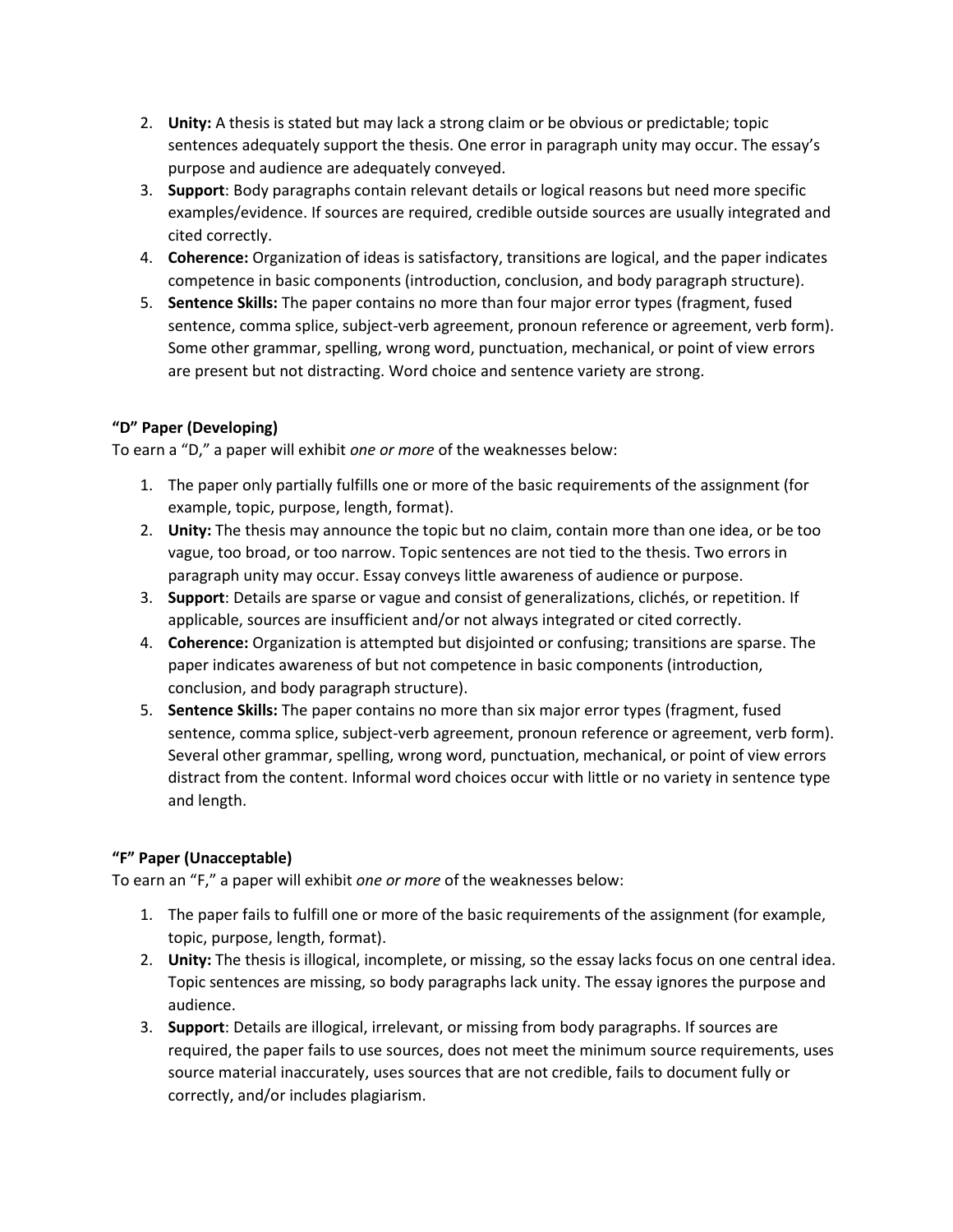- 4. **Coherence:** Organization is incoherent, transitions are missing or illogical, or the paper indicates lack of competence in basic paper components (for example, lack of introduction and/or conclusion, lack of paragraphing).
- 5. **Sentence Skills:** Seven major error types (fragment, fused sentence, comma splice, subject-verb agreement, pronoun reference or agreement, verb form) occur with numerous other grammar, spelling, wrong word, punctuation, mechanical, or point of view errors. Word choice is often inaccurate, immature, or inappropriate. Multiple sentence structure/syntax errors make the paper difficult or almost impossible to read. If one type or a combination of types of errors, regardless of whether they are major or minor, seriously affects the readability of a paper, it will receive an "F."

#### **Acknowledgments:**

Illinois Valley Community College: English Department Stylebook

Langan, John. *College Writing Skills with Readings*, 9th edition

### **Tentative Class Schedule – ENGL 1302 Fall 2019**

This schedule serves to outline the material/subject matter we will cover in class. You will be responsible for keeping up with due dates for readings and quizzes through the Pearson REVEL Literature Collection (BlackBoard/online/app). Please make every effort to read along as we learn this material. A large portion of your grade comes from the reading quizzes, and knowledge of assigned readings will determine success or failure in both written assignments and the final exam. *All Cengage MindTap assignments are to be completed by due dates as indicated by the textbook schedule. Your Instructor will only reopen assignments based on circumstances which can be reasonably supported with documentation. This is an online textbook (with an App. Option for your phone; therefore, only extreme circumstances would justify assignment extensions*) In addition, your instructor will notify you of specific dates you need to bring essay drafts or other materials to the class. *Revision grades come from following Tutor Drop/Revision Instructions as outlined by your professor for each paper.* All major assignments will be accompanied by handouts detailing specific requirements and due dates via your instructor and/or Black Board. *Any written assignment submitted past the due date will receive an automatic deduction in points after the first 24 hours (25% each day). Late assignments must be turned in within 48 hours of the due date to receive partial credit. After 2 days papers will not be accepted and you will receive a zero for the assignment. If there are excusable circumstances which might justify an extension on the assignment, arrangements must be made with your Instructor. All other makeup work must be discussed with the Instructor.*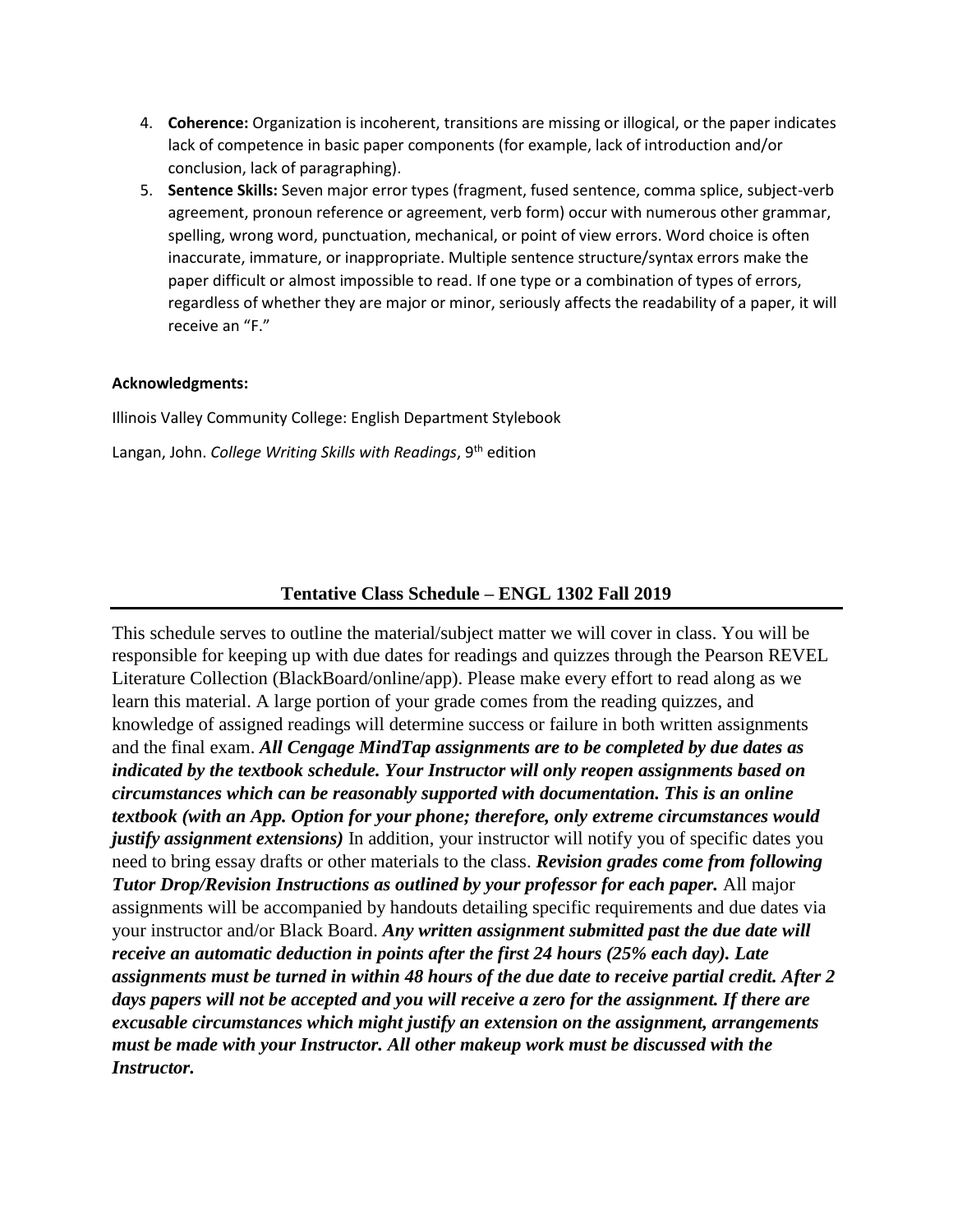Please note that if there are readings or assignments due *on* a certain date, you need to be working on them *before* they are due on the schedule. We will go over/discuss assigned readings in class, but *you must read each assignment on your own and be ready to answer relevant questions about the texts*. You are responsible for all outside work and assignment submission. This is a working schedule, and is subject to change during the semester. I will notify students of any modifications and will make sure all adjustments are reasonable.

### **Week 1:** Aug. 26

Syllabus and Textbook

Reading and Writing

## **Week 2:** Sept. 3

Writing from Reading *Short Story Response* Plot Chopin's "The Story of an Hour" The Elements of a Story **Character** Hawthorne's "Young Goodman Brown"

# **Week 3:** Sept. 9

Symbol

Poe's "The Cask of Amontillado"

Setting

London's "To Build a Fire" *Short Story Analysis Assignment Short Story Response Tutor Drop/ Revision Grade Short Story Response Due*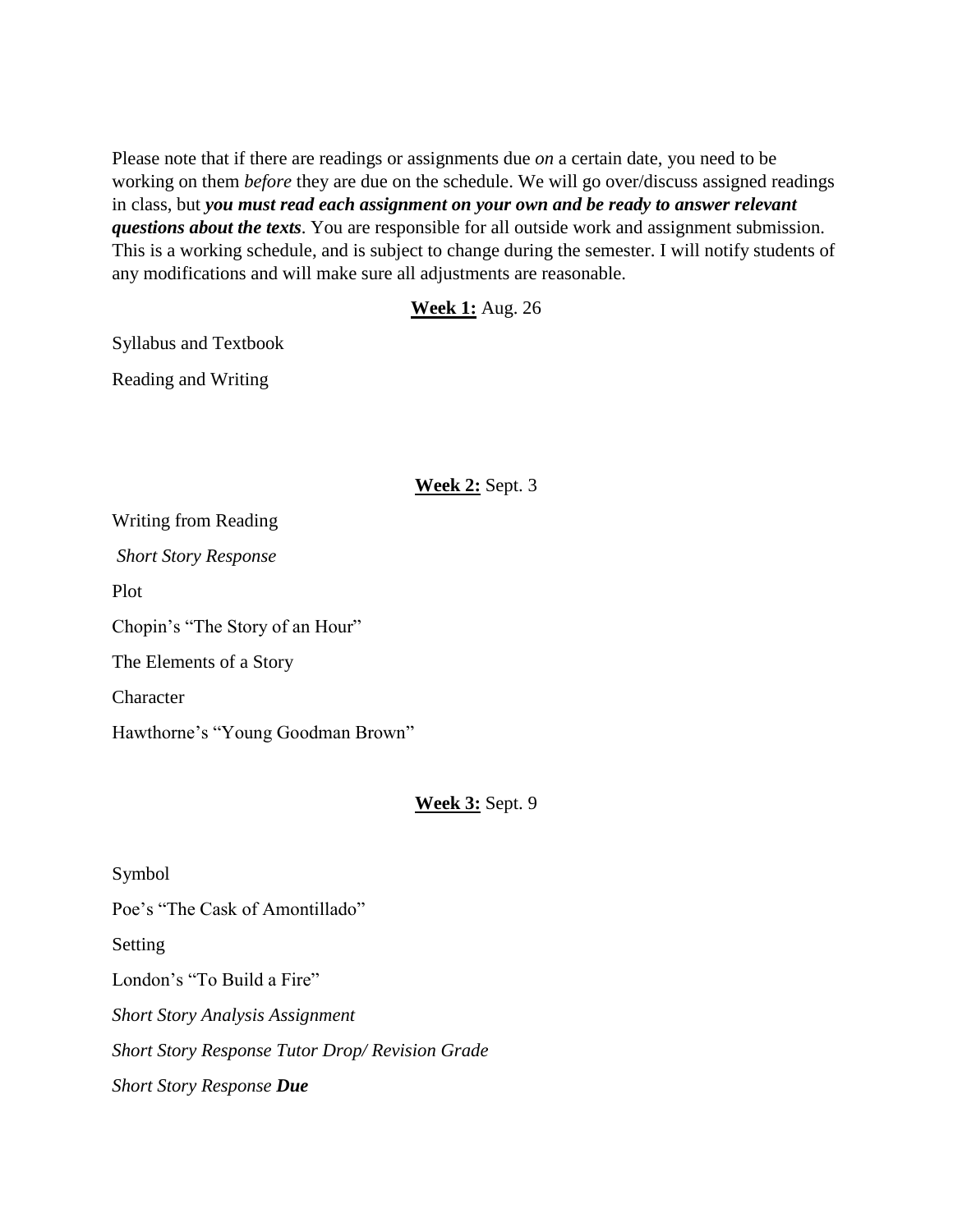# **Week 4:** Sept. 16

Point of View

Joyce's "Araby"

# **Week 5:** Sept. 23

Theme

Steinbeck's "The Gift"

## **Week 6:** Sept. 30

*Tutor Drop/Revision Grade for Short Story Analysis Short Story Analysis Due* Reading Poetry Yeats/Frost Writing/Interpreting Poetry *Poetry Argument Assignment*

# **Week 7:** Oct. 8

Words & Voice – Emerson/Wilde /Carroll Denotation versus Connotation – Frost Imagery – Bloch Types of Poetry and Form

# **Week 8:** Oct.15

Figures of Speech – Shakespeare/Plath/Bronte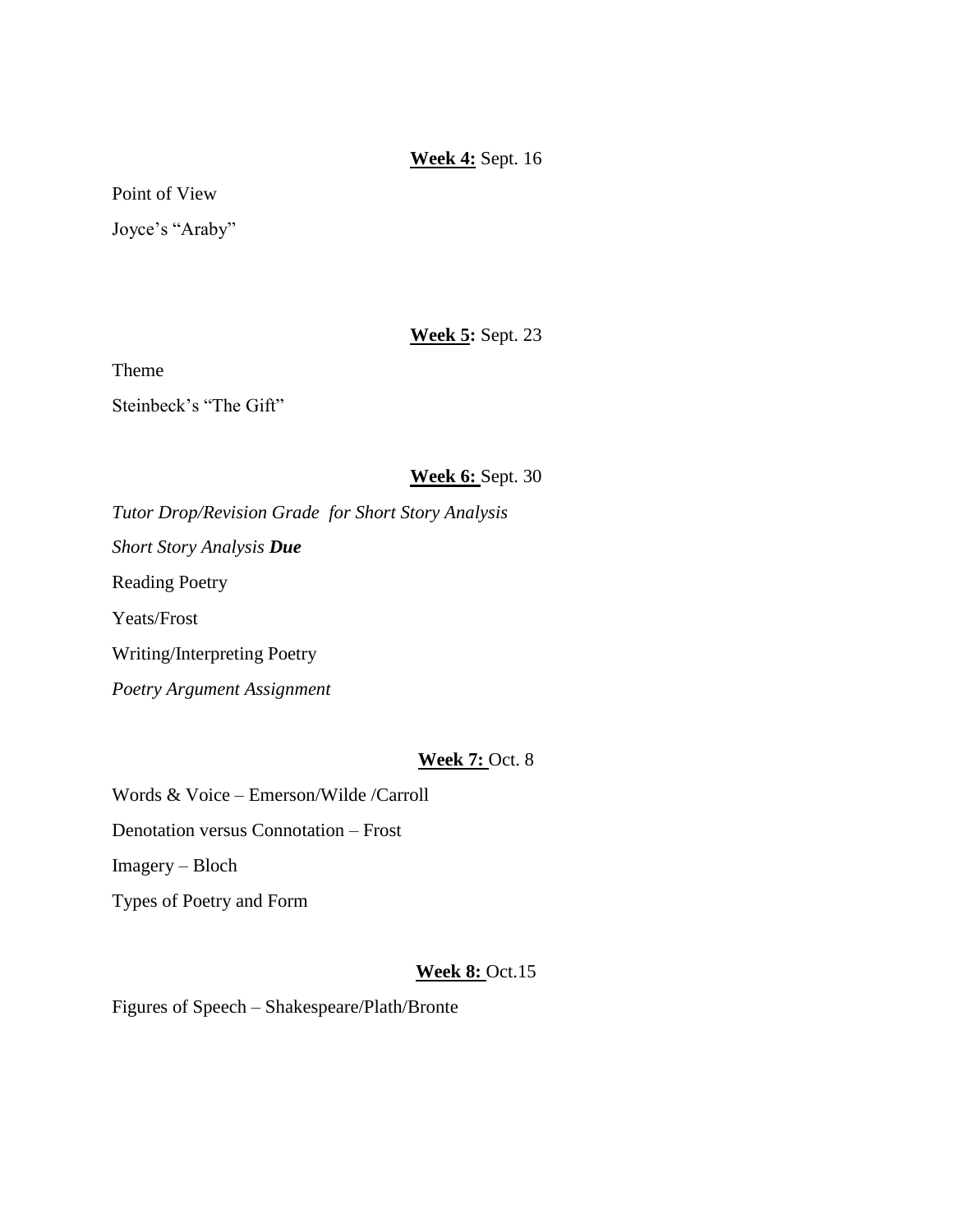### **Week 9:** Oct. 21

*Tutor Drop / Revision Grade for Poetry Argument Poetry Argument Assignment Due* Beginning the Research Paper *The Research Paper (assigned)* Intro to Drama

**Week 10:** Oct. 28

Shakespeare or Wilde Writing about Drama Play

### **Week 11:** Nov. 4

MLA & Citations/ 2016 updates Library Day TBA Play

#### **Week 12:** Nov. 11

Finishing the Research Paper Play

## **Week 13:** Nov. 18

Finishing the play

# **Week 14:** Nov. 25,26…..\*Thanksgiving Break

*Research Paper Work Days and/or Conferences*